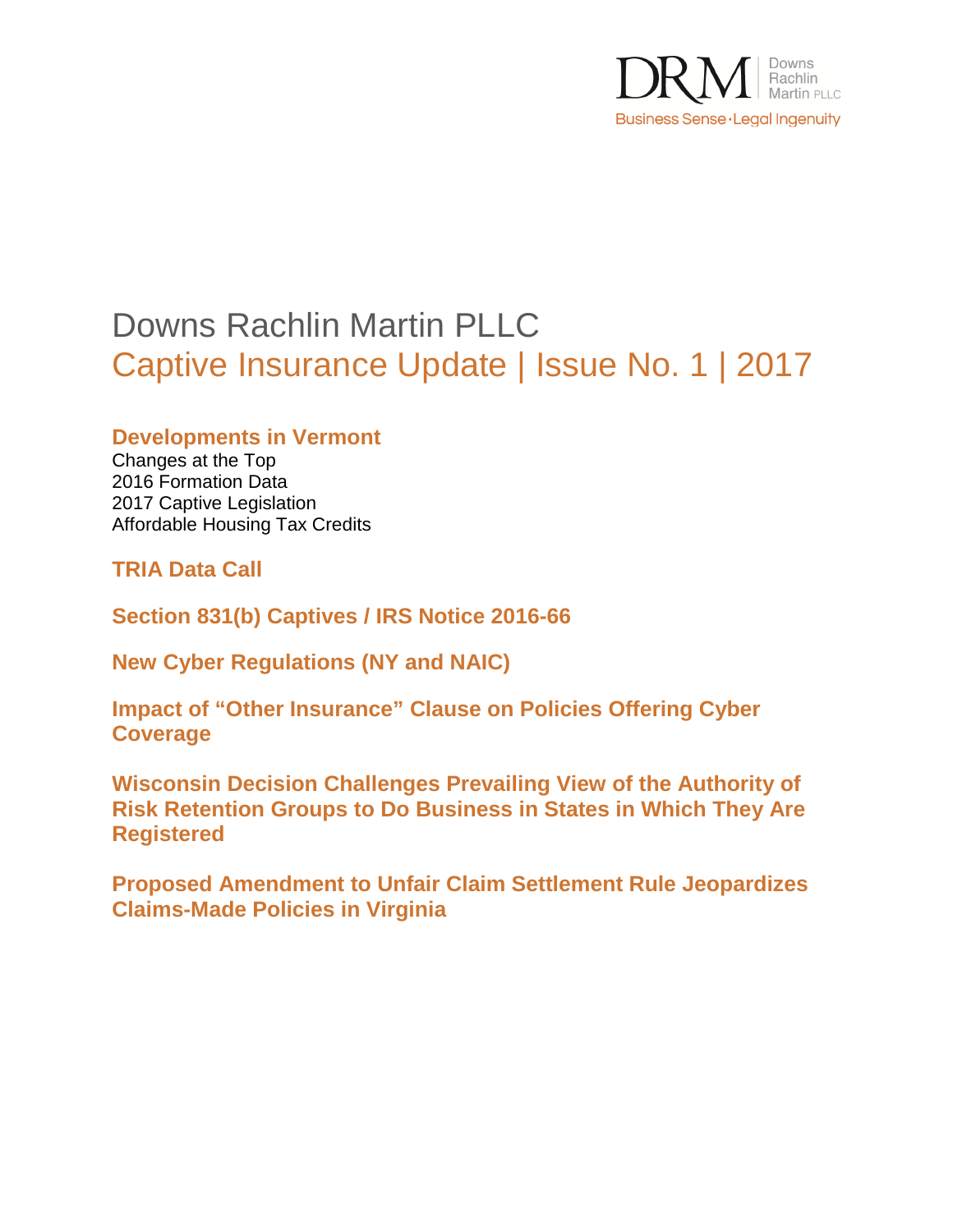### **Developments in Vermont**

#### **Changes at the Top**

Republican Phil Scott was elected Governor of Vermont in November 2016, having previously served as Lieutenant Governor for six years.

Governor Scott has re-appointed Michael Pieciak to serve as the Commissioner of the Department of Financial Regulation. David Provost continues to serve as Deputy Commissioner of Captive Insurance, having been appointed in 2008. No changes in Vermont's consistent and predictable regulation of captives is expected as a result of these changes at the top. In fact, since Vermont originally passed its captive insurer legislation in 1981, only three individuals have served as Vermont's top captive regulator.

#### **2016 Formation Data**

Vermont licensed 26 new captives during 2016, and has licensed 4 new captives year-to-date in 2017. While the 2016 aggregate financial statistics have not yet been published, as of year-end 2015, Vermont captives' 2015 gross written premium totaled \$27.6 billion, which was a significant increase over the prior year. Aggregate data for 2016 will likely be released in June.

#### **2017 Captive Legislation**

On May 1, 2017, Governor Scott signed the 2017 captive legislation into law. Significant changes include:

- Captives will have additional flexibility with respect to the accounting standards used for financial statements;
- The dormancy provisions will be expanded to include any type of captive;
- The rotational requirement applicable to the auditors of a risk retention group will be relaxed and the Commissioner will be authorized to grant waivers from the rotation requirement.

Additionally, the provisions governing the types of captives that can be formed in Vermont will be expanded to include Agency Captives—captives that are owned by existing insurance agencies or brokerages that only insure the risks of policies placed through such agencies or brokerages.

Separately, the legislature is considering a modification to the premium tax credit available to newly formed captives. If enacted, the premium tax credit will be reduced from \$7,500 to \$5,000, but it will be available for each of a captive's first two years, resulting in an overall savings to the captive.

### **Affordable Housing Tax Credits**

The legislature is also considering a bill that would allow captives to participate in Vermont's affordable housing tax credit program. Essentially, a captive could invest in affordable housing projects in Vermont, use the resulting tax credits to offset a portion of its premium taxes that would otherwise be due to Vermont, and potentially receive a return on its initial investment.

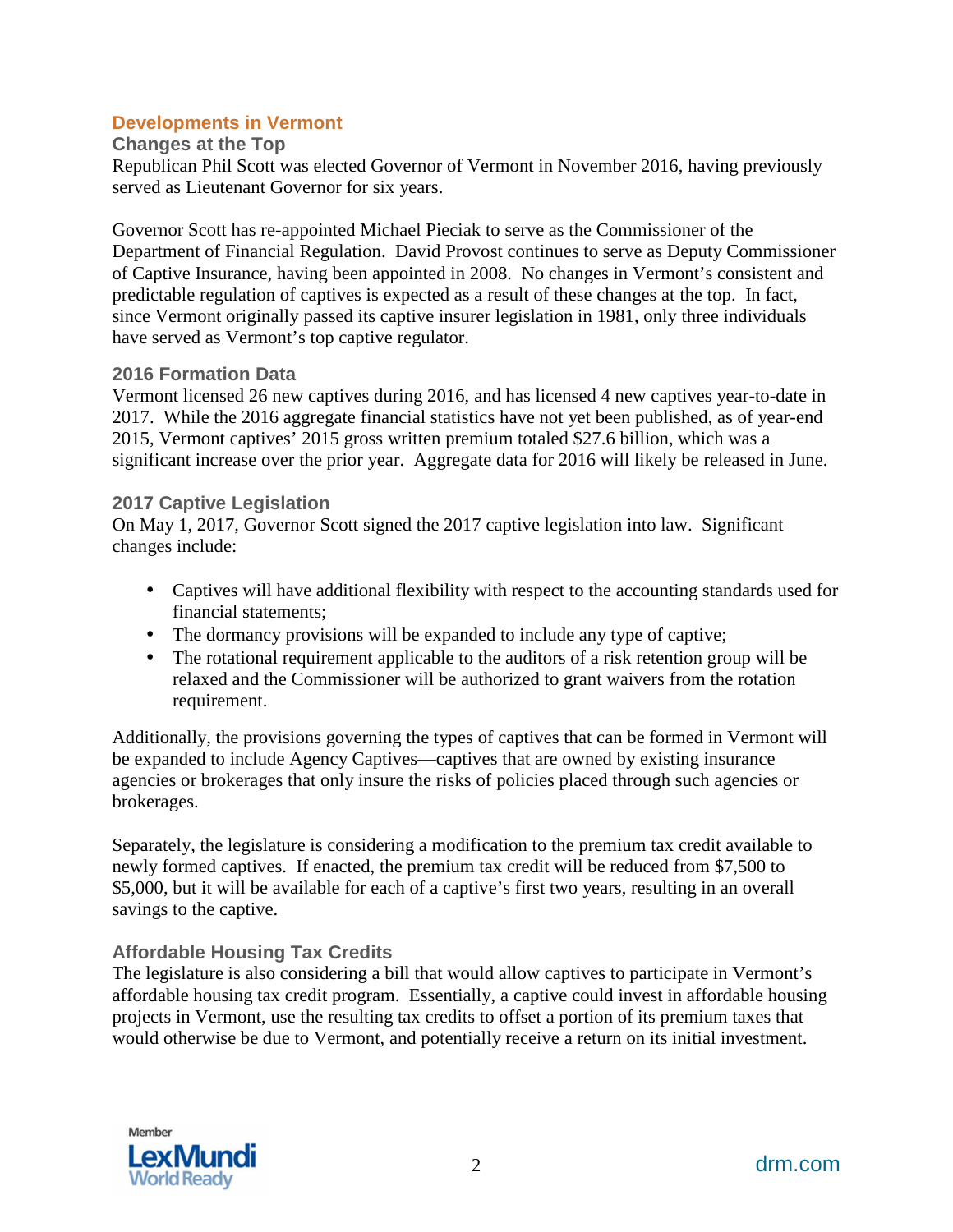## **TRIA Data Call**

On December 21, 2016, the U.S. Treasury published its final rule on the data collection mandated by the Terrorism Risk Insurance Program Reauthorization Act of 2015 ("TRIA"). For captives, there are three key points:

- Data collection will vary depending on the type of insurer participating in the program, meaning that captives will be subject to a data collection template that is less comprehensive than what is applicable to traditional insurance companies.
- Only captives that are actually providing TRIA coverage will be required to participate in the data collection program. This is a marked improvement over the previous guidance, which suggested that any insurers that wrote TRIA-eligible lines would be required to participate.
- Captives are specifically excluded from the definition of small insurers, meaning that smaller captives that provide TRIA coverage are not likely to be exempted from data collection by future rules.

The deadline for compliance with the new rule is May 15, 2017.

# **Section 831(b) Captives / IRS Notice 2016-66**

The IRS recently issued Notice 2016-66 (the "Notice") which designates the election by certain captives under Section 831(b) of the Internal Revenue Code as transactions of interest.

The Notice defines a Section 831(b) transaction of interest as follows:

- A party ("X") owns an interest in an entity conducting a trade or business ("Insured");
- A captive ("C") owned by X or Insured enters into a contract with Insured that C and Insured treat as an insurance contract, or that reinsures risks that Insured initially insured with a fronting carrier (the "Front");
- C makes the 831(b) election:
- At least 20% of the voting power or value of the outstanding stock of C is owned by X or Insured; and
- One or both of the following apply:
	- 1. The amount of liabilities incurred by C for insured losses and LAE during the computation period is less than 70% of the following:
		- a) Premiums earned by C during the computation period, less
		- b) Policyholder dividends paid by C during the computation period; or
	- 2. C has, at any time during the computation period, made a loan to (or similar financial arrangement with) Insured.

With respect to any Section 831(b) transaction of interest, C, Insured, X, and the Front are generally required to file Form 8886, which must, among other things: (i) describe the transaction of interest in sufficient detail for the IRS to understand the tax structure of the transaction of interest and the identity of all parties involved; (ii) describe the amount and nature of the expected tax treatment and expected tax benefits generated by the transaction of interest; and (iii) identify each service provider to whom the taxpayer paid a fee with regard to the transaction of interest if the service provider promoted, solicited, or recommended the taxpayer's

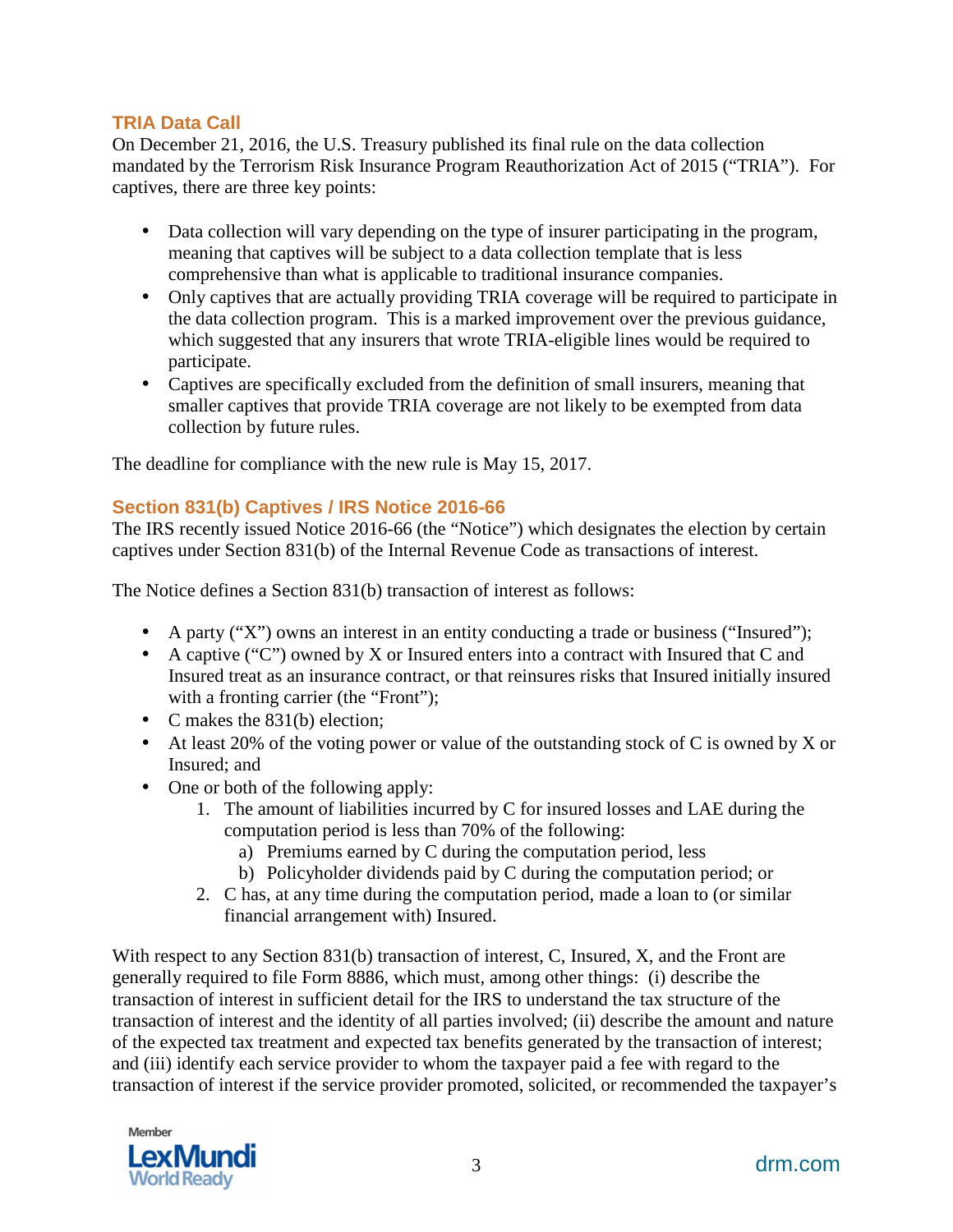participation in the transaction of interest, or provided tax advice related to the transaction of interest.

In addition to the above, C is required to disclose: (i) whether it is reporting because it meets the criteria under 1. (insufficient liabilities) or 2. (loan back), above; (ii) its domicile; (iii) the types of coverages it provides; (iv) its methodology for calculating premiums and the identity of any actuary or underwriter who assisted in such calculations; (v) information about its claims payment history and reserves; and (vi) information about its assets.

Substantial reporting requirements are also imposed on material advisors.

Penalties for non-compliance are substantial and filings are due by May 1, 2017.

## **New Cyber Regulations (NY and NAIC)**

On March 1, 2017, the New York Department of Financial Services ("NYDFS") issued a new regulation mandating cybersecurity measures for financial services companies. Early drafts of the regulation indicated that it would apply to risk retention groups domiciled in other states that were registered in New York. Following discussions with industry representatives, NYDFS modified the regulation to exempt foreign risk retention groups.

Cybersecurity regulation, however, will continue to be a hot button issue and the NAIC is currently working on a model law that will likely become an accreditation standard. While mandated cybersecurity requirements will add to the administrative expenses of operating a risk retention group, they are becoming an increasingly important part of any business and, for risk retention groups, regulation by the domiciliary regulator will at least avoid the prospect of becoming subject to a hodge podge of divergent, and potentially conflicting, regulatory regimes in the states where the risk retention group is registered.

# **Impact of "Other Insurance" Clause on Policies Offering Cyber Coverage**

Captives writing general liability ("GL") coverage should consider whether their GL policy form provides redundant and possibly conflicting coverage for cyber liability. The conflict may arise when one event is covered, wholly or partially, under the overlapping coverages of both the GL (typically, the "advertising injury" coverage) and the cyber liability forms. The problem may be enhanced when the GL form is a custom form tailored to the particular circumstances of the captive. Any resulting conflict can create uncertainty as to which policy is primary, and the conflict may have to be resolved by a comparison of the respective "other insured" clauses in each policy. This can be a very challenging task, as those clauses may themselves conflict. Finally, in most instances, the desire will be to have the cyber liability policy, for which a premium is typically paid to a commercial carrier, take the lead.

One solution is to draft a GL policy exclusion to separate the liability coverages it affords from liability coverages provided by separate cyber liability policies. This is becoming the trend with respect to standard insurance policies outside the captive realm. Such exclusions can be crafted so that, where there is no coverage under the cyber liability policy, any existing liability coverage under the GL will be read without exclusion and will remain in place, and the exclusion can further provide that it does not apply where there is no cyber policy coverage. This avoids any redundant coverage and is designed to obviate the need to consult "other insurance" clauses.

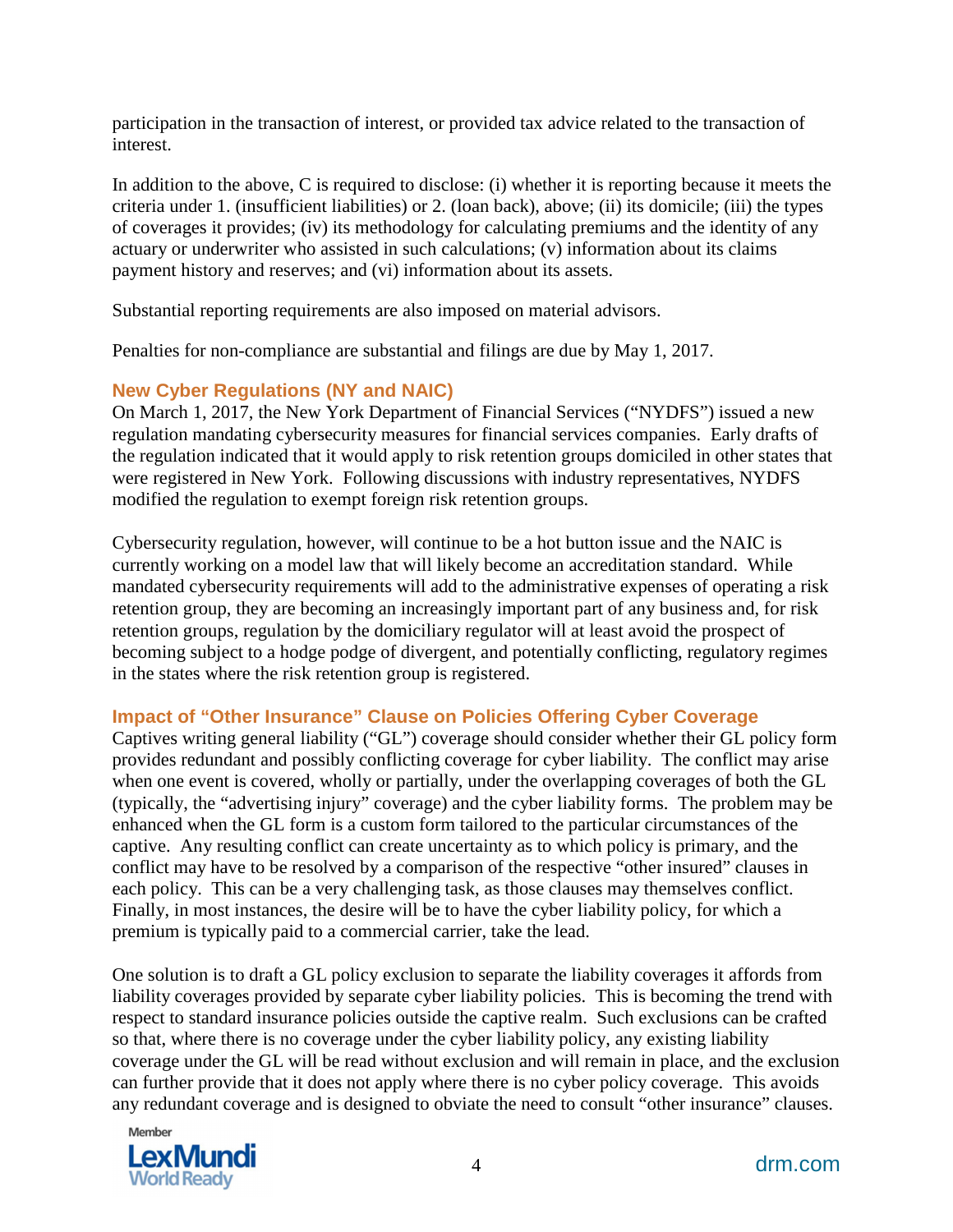#### **Wisconsin Decision Challenges Prevailing View of the Authority of Risk Retention Groups to Do Business in States in which they Are Registered**

For many years, the prevailing view in the captive industry has been that risk retention groups that are registered in a state are "authorized" to do business in that state. However, a recent decision of a federal district court has challenged that view, at least in Wisconsin.

*Restoration Risk Retention Group, Inc. v. Ross* involved a Vermont-domiciled risk retention group registered in Wisconsin that provided general liability insurance to its Wisconsin-based member/insureds. Each member/insured was required to obtain a certificate of financial responsibility from the Trades Credentialing Unit of the Wisconsin Department of Safety and Professional Services (the "Department"), and these certificates were issued only to entities that provided proof of insurance by an insurer authorized to do business in Wisconsin.

After treating the plaintiff (the "RRG") as an authorized insurer for many years, the Department began to take the position that the RRG was not an authorized insurer, despite the fact that it was properly registered. The Department based its new position on the fact that the RRG did not have a certificate of authority from Wisconsin's insurance commissioner even though, under the LRRA, it was not required to obtain same.

The district court in *Restoration* upheld the Department's position based upon precedent established by the Seventh Circuit in *Ophthalmic Mutual Ins. Co. v. Musser*. *Ophthalmic* addressed the issue of whether the LRRA preempted a Wisconsin law requiring health care providers to have liability insurance from an insurer authorized by the State of Wisconsin. The Seventh Circuit found that the law was not preempted because (i) it fit within the LRRA's exemption for laws governing financial responsibility; and (ii) in order to establish that a state law is discriminatory under the LRRA, a risk retention group would have to demonstrate that the state specifically intended to discriminate against risk retention groups as a class.

Relying on the reasoning in *Ophthalmic*, the district court upheld the Department's position, effectively barring the RRG's operations in Wisconsin.

Other courts have been much less deferential to the states. For example, the Ninth Circuit has found that discriminatory intent on the part of state legislators is not required in order for a state financial responsibility law to be discriminatory. A showing of the law's discriminatory effects is sufficient. More recently, it also found that, in order to avoid preemption, state financial responsibility laws must be applied on a case by case basis—categorical exclusion of risk retention groups is not permissible.

*Restoration* is currently under appeal.

## **Proposed Amendment to Unfair Claim Settlement Rule Jeopardizes Claims-Made Policies in Virginia**

The Virginia State Corporation Commission has issued a Notice with a Proposed Amendment to the Rules Governing Unfair Claim Settlement Practices, which, if adopted, would require that all insurers demonstrate prejudice in order to deny coverage based on an insured's failure to comply with time-limited notice provisions, even in the case of "claims made and reported" policy forms.